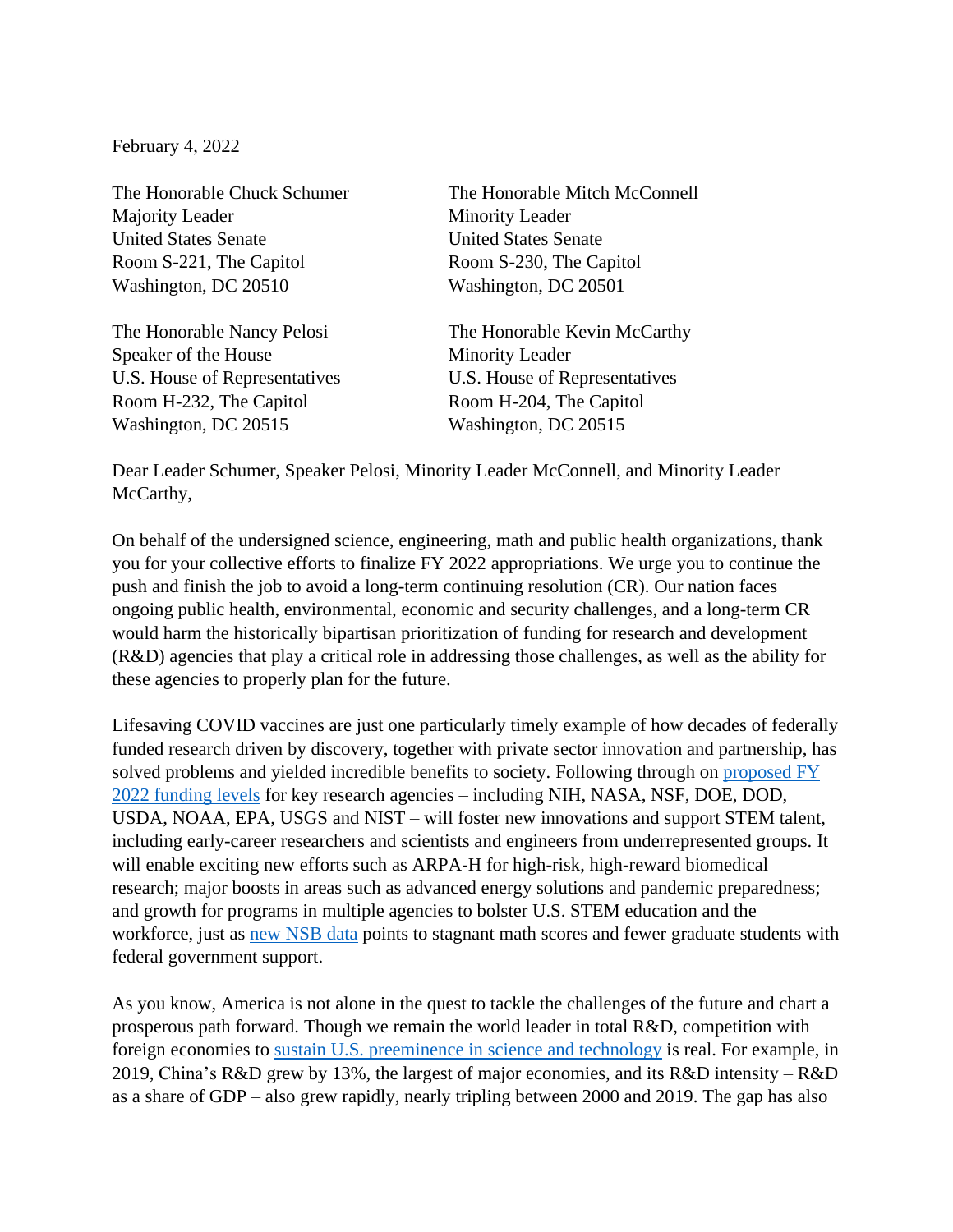continued to close in scientific publications and patents. Stop-gap measures seriously undermine our scientific research, delay the development of new technologies, and increase the risk of ceding our leadership to global competitors at a pivotal time when innovative scientific advancements are accelerating.

Investing in S&T is a bipartisan win for everyone. We urge you to complete your efforts and finish the FY 2022 appropriations process with robust support for scientific research and development.

Sincerely,

Academy for Radiology & Biomedical Imaging Research American Anthropological Association American Association for Dental, Oral, and Craniofacial Research American Association for the Advancement of Science American Association of Physics Teachers American Chemical Society American Educational Research Association American Geophysical Union American Geosciences Institute American Institute for Medical & Biological Engineering American Institute of Aeronautics and Astronautics American Institute of Biological Sciences American Mathematical Society American Physical Society American Physiological Society American Society for Biochemistry and Molecular Biology American Society for Microbiology American Society for Pharmacology and Experimental Therapeutics American Society of Agronomy American Society of Neuroradiology American Society of Plant Biologists American Society of Tropical Medicine & Hygiene American Sociological Association American Thoracic Society Association for Psychological Science Association for Women in Science Association of Population Centers Biocom California Biophysical Society Coalition for the Life Sciences Council on Undergraduate Research Crop Science Society of America